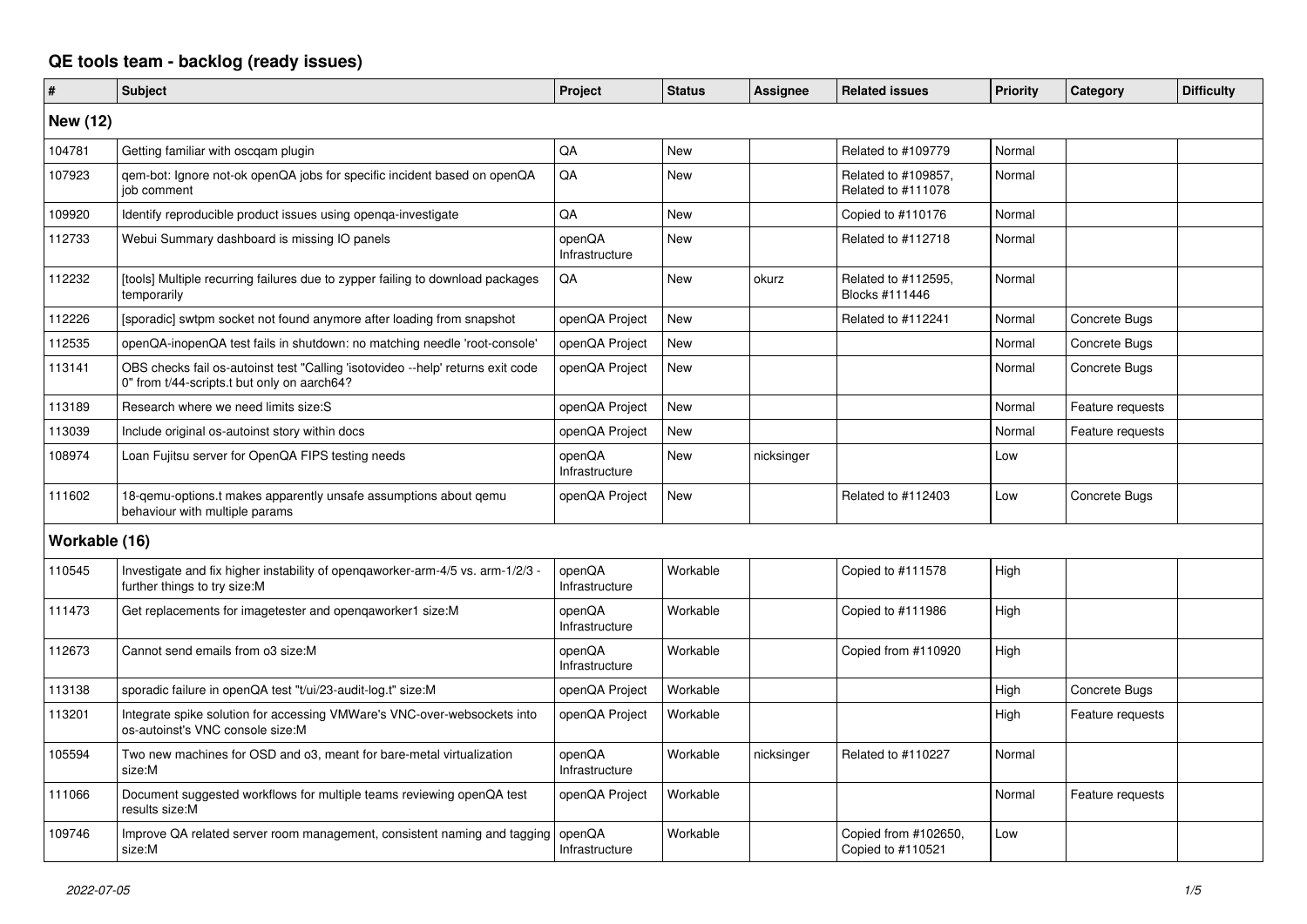| #               | <b>Subject</b>                                                                                                                                                                                    | Project                  | <b>Status</b>  | Assignee   | <b>Related issues</b>                                                                                                                                                              | Priority | Category         | <b>Difficulty</b> |
|-----------------|---------------------------------------------------------------------------------------------------------------------------------------------------------------------------------------------------|--------------------------|----------------|------------|------------------------------------------------------------------------------------------------------------------------------------------------------------------------------------|----------|------------------|-------------------|
| 109112          | Improve os-autoinst sshXtermVt.pm connection error handling (was: "Test<br>died: Error connecting to <root@redcurrant-4.qa.suse.de>: No route to host")<br/>size:M</root@redcurrant-4.qa.suse.de> | openQA<br>Infrastructure | Workable       |            | Related to #98832, Has<br>duplicate #109719                                                                                                                                        | Low      |                  |                   |
| 111338          | Open source https://gitlab.suse.de/qa-maintenance/mtui size:M                                                                                                                                     | QA                       | Workable       |            | Copied to #111341                                                                                                                                                                  | Low      |                  |                   |
| 107941          | [sporadic] openQA Fullstack test t/full-stack.t can still fail with "udevadm" log<br>message size:M                                                                                               | openQA Project           | Workable       |            |                                                                                                                                                                                    | Low      | Concrete Bugs    |                   |
| 81899           | [easy][beginner] Move code from isotovideo to a module size:M                                                                                                                                     | openQA Project           | Workable       | okurz      | Related to #108530                                                                                                                                                                 | Low      | Feature requests |                   |
| 99663           | Use more perl signatures - os-autoinst size:M                                                                                                                                                     | openQA Project           | Workable       | okurz      | Related to #102146,<br>Related to #104986,<br>Related to #104520,<br>Related to #106654,<br>Related to #108323,<br>Related to #110983,<br>Related to #112319,<br>Copied to #100967 | Low      | Feature requests |                   |
| 100967          | Use more perl signatures - openQA size:M                                                                                                                                                          | openQA Project           | Workable       | okurz      | Copied from #99663.<br>Copied to #105127                                                                                                                                           | Low      | Feature requests |                   |
| 106056          | [virtualization][tools] Improve retry behaviour and connection error handling in<br>backend::ipmi (was: "Fail to connect opengaipmi5-sp.ga.suse.de on our osd<br>environment") size:M             | openQA Project           | Workable       |            | Related to #102650                                                                                                                                                                 | Low      | Feature requests |                   |
| 111770          | Limit finished tests on /tests, but query configurable and show complete<br>number of jobs size:S                                                                                                 | openQA Project           | Workable       |            |                                                                                                                                                                                    | Low      | Feature requests |                   |
| In Progress (4) |                                                                                                                                                                                                   |                          |                |            |                                                                                                                                                                                    |          |                  |                   |
| 113087          | [qa-tools][qem-bot] malformed data in smelt incident causes smelt sync fail                                                                                                                       | QA                       | In Progress    | okurz      |                                                                                                                                                                                    | High     |                  |                   |
| 111992          | Deal with QEMU and OVMF default resolution being 1280x800, affecting (at<br>least) gxl size:M                                                                                                     | openQA Project           | In Progress    | tinita     |                                                                                                                                                                                    | High     | Feature requests |                   |
| 111341          | Open source https://gitlab.suse.de/qa-maintenance/qam-oscplugin/ size:M                                                                                                                           | QA                       | In Progress    | osukup     | Copied from #111338                                                                                                                                                                | Normal   |                  |                   |
| 95783           | Provide support for multi-machine scenarios handled by openga-investigate<br>size:M                                                                                                               | openQA Project           | In Progress    | mkittler   | Related to #103425,<br>Related to #71809.<br>Related to #69976.<br>Related to #107014,<br>Related to #110518,<br>Related to #110530,<br>Related to #110176,<br>Copied from #81859  | Normal   | Feature requests |                   |
| Blocked (35)    |                                                                                                                                                                                                   |                          |                |            |                                                                                                                                                                                    |          |                  |                   |
| 97862           | More openQA worker hardware for OSD size:M                                                                                                                                                        | openQA<br>Infrastructure | Blocked        | okurz      | Copied from #97043,<br>Copied to #104970                                                                                                                                           | High     |                  |                   |
| 103736          | Make aarch64 machine chan-1 up and running after it is broken size:M                                                                                                                              | openQA<br>Infrastructure | <b>Blocked</b> | nicksinger |                                                                                                                                                                                    | High     |                  |                   |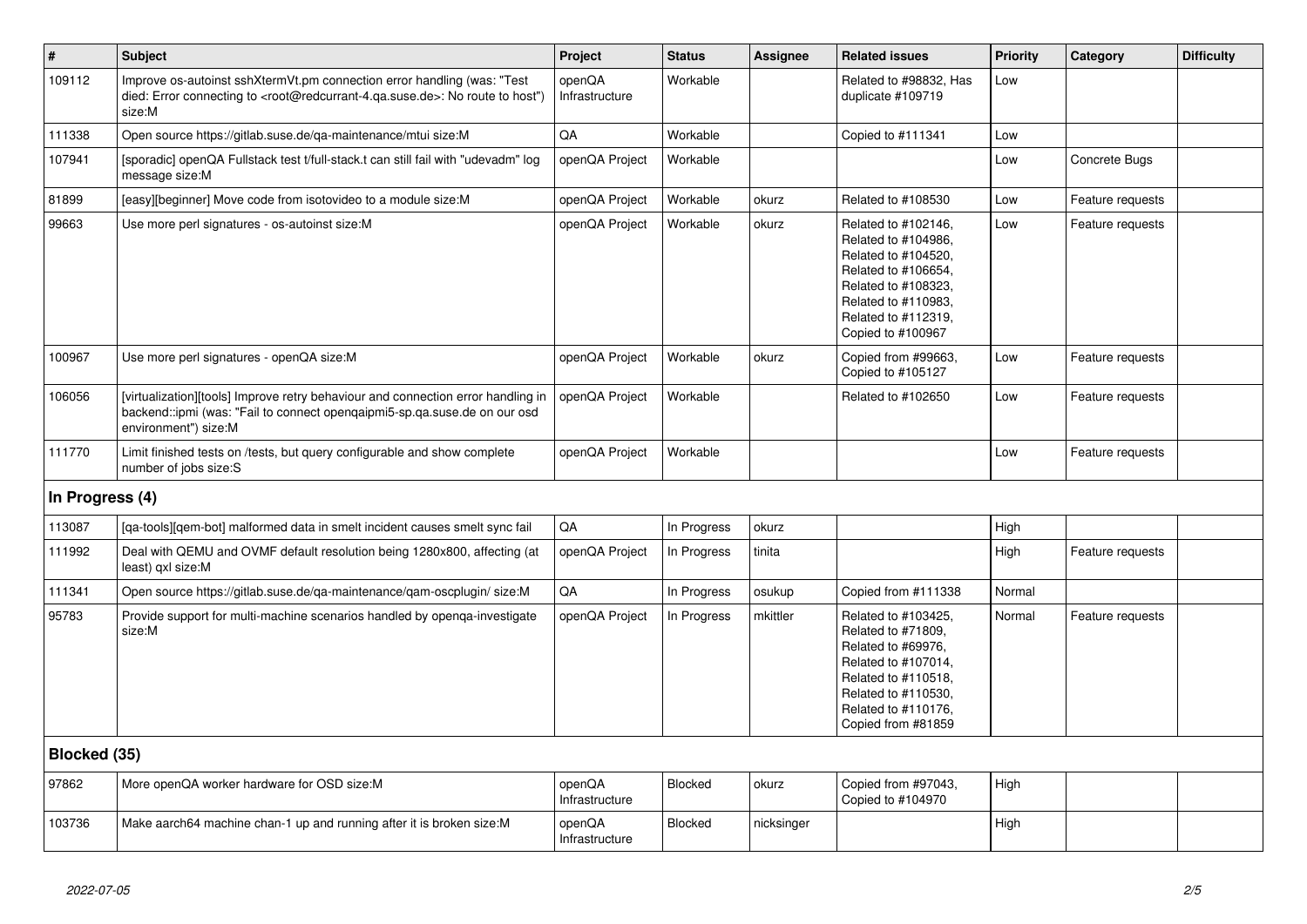| $\vert$ # | <b>Subject</b>                                                                                                                                    | Project                  | <b>Status</b>  | <b>Assignee</b> | <b>Related issues</b>                                                               | Priority | Category         | <b>Difficulty</b> |
|-----------|---------------------------------------------------------------------------------------------------------------------------------------------------|--------------------------|----------------|-----------------|-------------------------------------------------------------------------------------|----------|------------------|-------------------|
| 110920    | Emails from 03 are rejected by mx2.suse.de for certain sender/recipients<br>size:S                                                                | openQA<br>Infrastructure | <b>Blocked</b> | okurz           | Copied from #110629,<br>Copied to #112673                                           | High     |                  |                   |
| 101048    | [epic] Investigate and fix higher instability of opengaworker-arm-4/5 vs.<br>$arm-1/2/3$                                                          | openQA Project           | <b>Blocked</b> | mkittler        | Related to #101030                                                                  | High     | Concrete Bugs    |                   |
| 109668    | [saga][epic] Stable and updated non-gemu backends for SLE validation                                                                              | openQA Project           | Blocked        | okurz           | Related to #37339                                                                   | High     | Feature requests |                   |
| 80142     | [saga][epic] Scale out: Redundant/load-balancing deployments of openQA,<br>easy containers, containers on kubernetes                              | openQA Project           | <b>Blocked</b> | okurz           | Related to #80466,<br>Related to #92893,<br>Related to #110497                      | High     | Feature requests |                   |
| 100688    | [epic][virtualization][3rd party hypervisor] Add svirt backend compatibility for<br>vmware 7.0                                                    | openQA Project           | <b>Blocked</b> | okurz           |                                                                                     | High     | Feature requests |                   |
| 91646     | [saga][epic] SUSE Maintenance QA workflows with fully automated testing,<br>approval and release                                                  | QA                       | <b>Blocked</b> | okurz           | Copied to #99303                                                                    | Normal   |                  |                   |
| 96539     | Conclude migration of gam.suse.de                                                                                                                 | QA                       | <b>Blocked</b> | okurz           |                                                                                     | Normal   |                  |                   |
| 94105     | [epic] Use feedback from openqa-investigate to automatically inform on github<br>pull requests, open tickets, weed out automatically failed tests | QA                       | <b>Blocked</b> | okurz           | Related to #91773,<br>Related to #107014                                            | Normal   |                  |                   |
| 110884    | [epic] Properly maintained open source mtui+oscgam                                                                                                | QA                       | <b>Blocked</b> | okurz           |                                                                                     | Normal   |                  |                   |
| 111347    | [saga][epic] Properly maintained Maintenance QA tooling                                                                                           | QA                       | <b>Blocked</b> | okurz           | Copied from #99303                                                                  | Normal   |                  |                   |
| 112367    | [tools] python-paramiko on Leap/SLE throws exception with ed25519 key<br>size:M                                                                   | QA                       | Blocked        | jbaier_cz       |                                                                                     | Normal   |                  |                   |
| 109656    | [epic] Stable non-gemu backends                                                                                                                   | openQA Project           | <b>Blocked</b> | okurz           | Related to #99345                                                                   | Normal   | Feature requests |                   |
| 80150     | [epic] Scale out openQA: Easier openQA setup                                                                                                      | openQA Project           | <b>Blocked</b> | okurz           |                                                                                     | Normal   | Feature requests |                   |
| 91914     | [epic] Make reviewing openQA results per squad easier                                                                                             | openQA Project           | <b>Blocked</b> | okurz           | Related to #52655,<br>Related to #93710,<br>Copied from #91467,<br>Copied to #99306 | Normal   | Feature requests |                   |
| 92854     | [epic] limit overload of openQA webUI by heavy requests                                                                                           | openQA Project           | <b>Blocked</b> | okurz           | Copied from #92770                                                                  | Normal   | Feature requests |                   |
| 96263     | [epic] Exclude certain Minion tasks from "Too many Minion job failures alert"<br>alert                                                            | openQA Project           | <b>Blocked</b> | okurz           | Related to #96197.<br>Related to #98499,<br>Related to #70768                       | Normal   | Feature requests |                   |
| 97190     | Limit size of initial requests everywhere, e.g. /, /tests, etc., over webUI and<br>API                                                            | openQA Project           | <b>Blocked</b> | okurz           | Related to #41054,<br>Related to #110680,<br>Related to #110677                     | Normal   | Feature requests |                   |
| 98472     | [epic] Scale out: Disaster recovery deployments of existing openQA<br>infrastructures                                                             | openQA Project           | Blocked        | okurz           |                                                                                     | Normal   | Feature requests |                   |
| 99831     | [epic] Better handle minion tasks failing with "Job terminated unexpectedly"                                                                      | openQA Project           | <b>Blocked</b> | mkittler        |                                                                                     | Normal   | Feature requests |                   |
| 103962    | [saga][epic] Easy multi-machine handling: MM-tests as first-class citizens                                                                        | openQA Project           | <b>Blocked</b> | mkittler        | Copied to #112862                                                                   | Normal   | Feature requests |                   |
| 103971    | [epic] Easy *re*-triggering and cloning of multi-machine tests                                                                                    | openQA Project           | <b>Blocked</b> | mkittler        | Related to #66071                                                                   | Normal   | Feature requests |                   |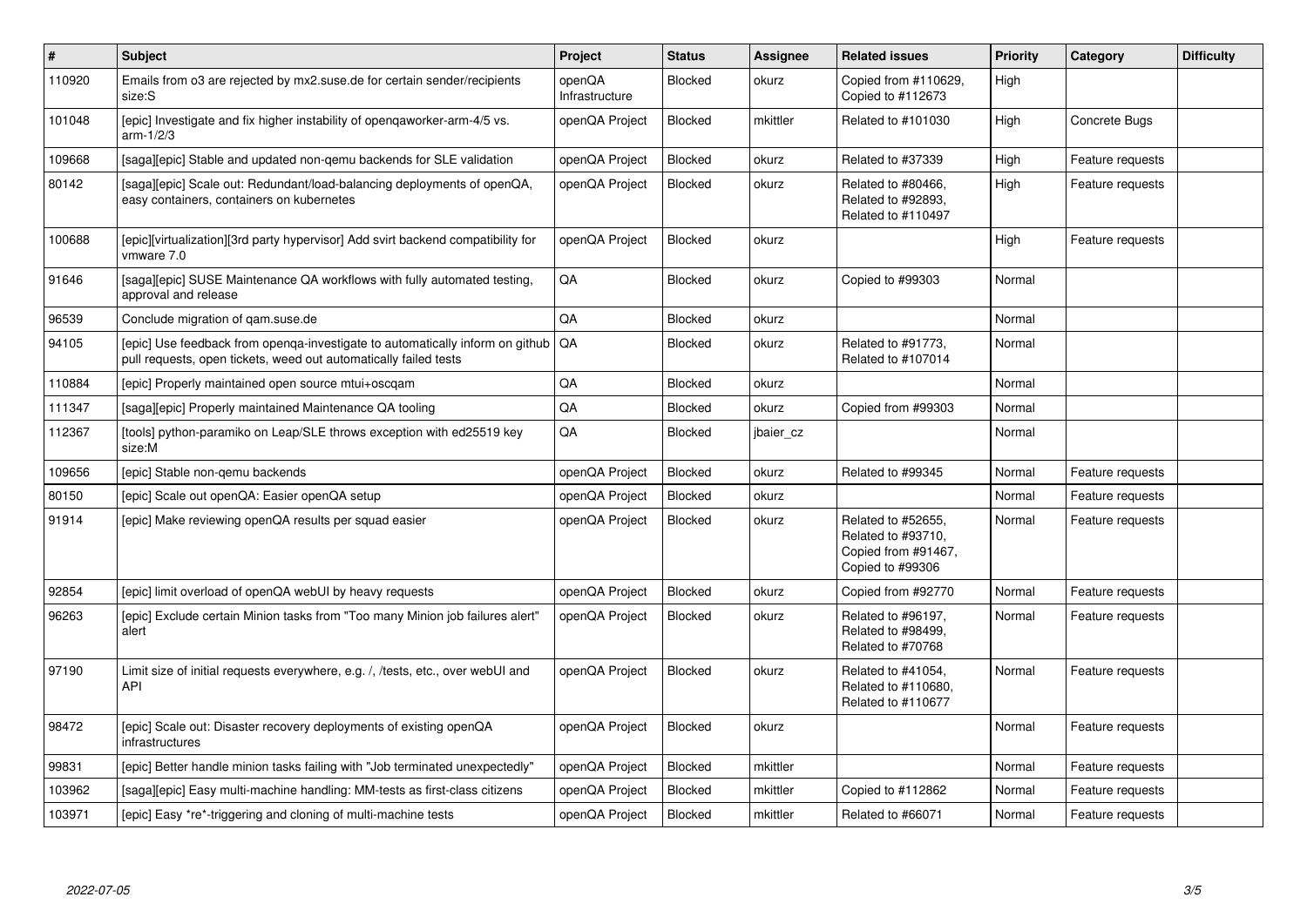| $\sharp$      | <b>Subject</b>                                                                                                                                                                                                              | Project                  | <b>Status</b>  | Assignee | <b>Related issues</b>                                                                                                                                    | <b>Priority</b> | Category                  | <b>Difficulty</b> |
|---------------|-----------------------------------------------------------------------------------------------------------------------------------------------------------------------------------------------------------------------------|--------------------------|----------------|----------|----------------------------------------------------------------------------------------------------------------------------------------------------------|-----------------|---------------------------|-------------------|
| 106922        | [epic][sporadic] openga from git fails in dashboard due to<br>ensure_unlocked_desktop not expecting password entry screen in case of<br>locked desktop auto_review:"match=desktop-runner, screenlock timed<br>out.*":retry  | openQA Project           | <b>Blocked</b> | okurz    | Related to #103122,<br>Related to #92092,<br>Related to #44441,<br>Related to #46589,<br>Related to #64078,<br>Copied from #106919,<br>Copied to #108527 | Normal          | Feature requests          |                   |
| 108527        | [epic] os-autoinst plugins (or wheels or leaves or scrolls) for scalable code<br>reuse of helper functions and segmented test distributions                                                                                 | openQA Project           | Blocked        | okurz    | Copied from #106922                                                                                                                                      | Normal          | Feature requests          |                   |
| 108530        | os-autoinst plugins: x11 start program from os-autoinst-distri-openQA<br>dynamically loaded from another git repo size:M                                                                                                    | openQA Project           | <b>Blocked</b> | cdywan   | Related to #81899                                                                                                                                        | Normal          | Feature requests          |                   |
| 109846        | [epic] Ensure all our database tables accomodate enough data, e.g. bigint for<br>id's                                                                                                                                       | openQA Project           | <b>Blocked</b> | okurz    | Copied from #109836                                                                                                                                      | Normal          | Feature requests          |                   |
| 111860        | [epic] Upgrade all our infrastructure, e.g. o3+osd workers+webui and<br>production workloads, to openSUSE Leap 15.4                                                                                                         | openQA Project           | <b>Blocked</b> | okurz    | Copied from #99183                                                                                                                                       | Normal          | Organisational            |                   |
| 111446        | openQA-in-openQA tests fail due to corrupted downloaded rpm<br>auto review:"Test died: command '.*zypper -n in<br>os-autoinst-distri-opensuse-deps' failed at<br>openqa//tests/install/test_distribution.pm line 1.*":retry | QA                       | Blocked        | okurz    | Blocked by #112232                                                                                                                                       | Low             |                           |                   |
| 98952         | [epic] t/full-stack.t sporadically fails "clickElement: element not interactable"<br>and other errors                                                                                                                       | openQA Project           | <b>Blocked</b> | mkittler | Related to #101734                                                                                                                                       | Low             | Concrete Bugs             |                   |
| 99660         | [epic] Use more perl signatures in our perl projects                                                                                                                                                                        | openQA Project           | Blocked        | okurz    |                                                                                                                                                          | Low             | Feature requests          |                   |
| 109740        | [epic] Stable os-autoinst unit tests with good coverage                                                                                                                                                                     | openQA Project           | <b>Blocked</b> | okurz    | Related to #109620                                                                                                                                       | Low             | Feature requests          |                   |
| 81060         | [epic] openQA web UI in kubernetes                                                                                                                                                                                          | openQA Project           | <b>Blocked</b> | okurz    | Related to #76978                                                                                                                                        | Low             | Feature requests          |                   |
| 109659        | [epic] More remote workers                                                                                                                                                                                                  | openQA Project           | <b>Blocked</b> | okurz    |                                                                                                                                                          | Low             | Feature requests          |                   |
| 99579         | [epic][retro] Follow-up to "Published QCOW images appear to be<br>uncompressed"                                                                                                                                             | openQA Project           | <b>Blocked</b> | okurz    | Related to #96557,<br>Copied from #99246                                                                                                                 | Low             | Organisational            |                   |
| Feedback (10) |                                                                                                                                                                                                                             |                          |                |          |                                                                                                                                                          |                 |                           |                   |
| 111998        | Make our SLE related tooling work with upcoming changes to build suse de<br>(2FA and ssh key based authentication) size:M                                                                                                   | QA                       | Feedback       | mkittler |                                                                                                                                                          | High            |                           |                   |
| 112898        | Minion workers alert triggering on and off size:M                                                                                                                                                                           | QA                       | Feedback       | okurz    | Related to #96380                                                                                                                                        | High            |                           |                   |
| 109737        | [opensuse][sporadic] test fails in chromium due to lost characters when typing<br>in the address bar size:M                                                                                                                 | openQA Tests             | Feedback       | cdywan   | Related to #107632                                                                                                                                       | High            | Bugs in existing<br>tests |                   |
| 113030        | test distribution directory git revision can be parsed as "UNKNOWN" and<br>openQA investigation fails to show test git log                                                                                                  | openQA Project           | Feedback       | okurz    |                                                                                                                                                          | High            | Concrete Bugs             |                   |
| 111986        | Ensure uno openganet opensuse org is properly used                                                                                                                                                                          | openQA<br>Infrastructure | Feedback       | okurz    | Copied from #111473                                                                                                                                      | Normal          |                           |                   |
| 112916        | postgresgl.conf is invalid after recent salt changes size:M                                                                                                                                                                 | openQA<br>Infrastructure | Feedback       | okurz    | Copied from #112718                                                                                                                                      | Normal          |                           |                   |